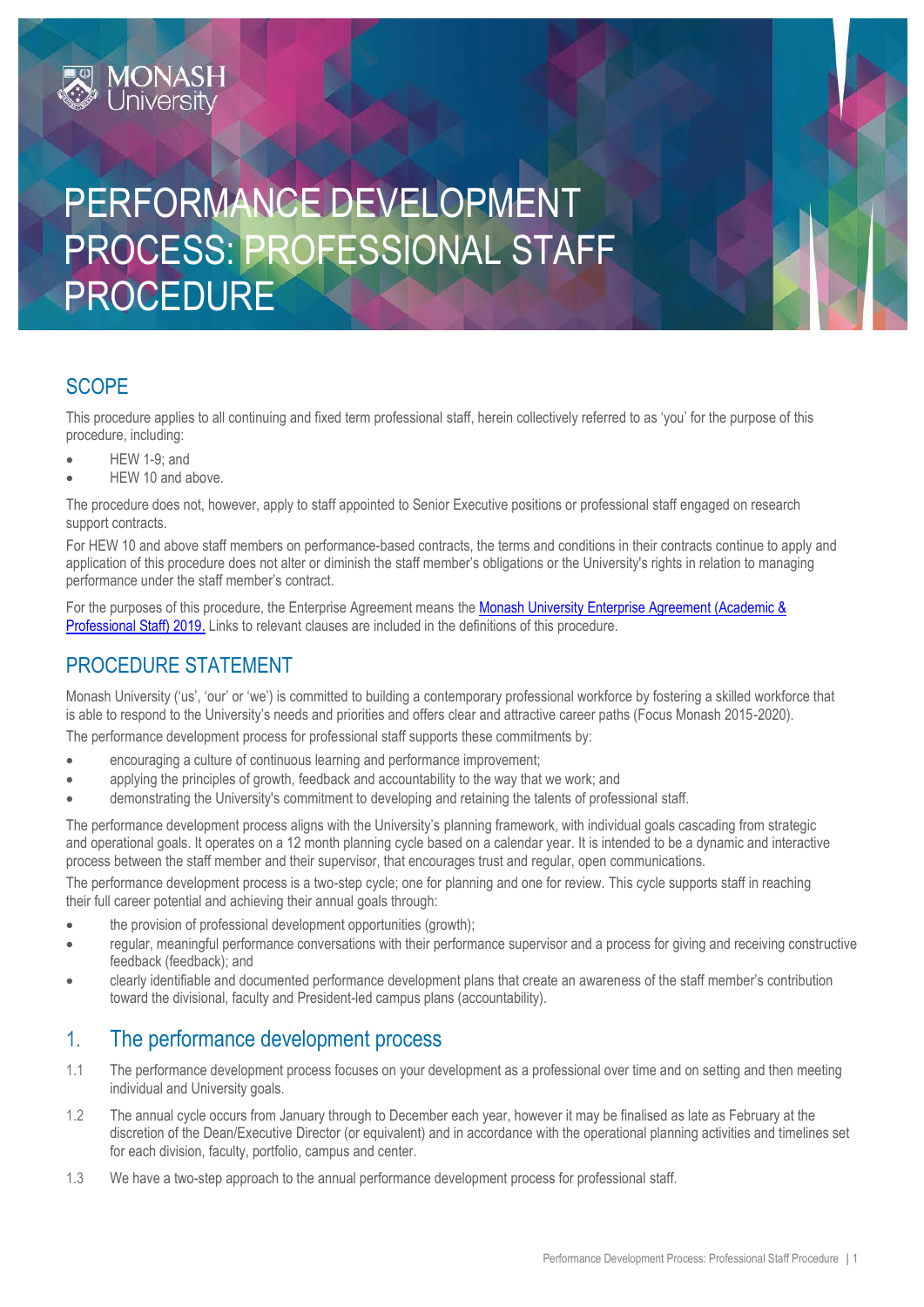

#### 1.4 The principal elements to be covered are:

- review of your role and/or responsibilities, including objectives and skills and/or knowledge acquisition set in previous feedback discussions;
- consideration of your workload;
- acknowledgement of your initiatives and achievements;
- the development of a plan which includes staff or professional development activities and future performance objectives;
- feedback to you on your performance against previously determined objectives and whether or not performance has been satisfactory; and
- feedback and coaching to you on specific areas that would benefit from development.

**Note:** Refer to the Enterprise Agreement and to the myPlan system.

## 2. Establish annual goals and development plan

#### Annual goals

- 2.1 You should identify annual goals (see Annual Goals under the Definitions section of this procedure for further detail) for the forthcoming annual performance cycle and the specific targets or outcomes to be achieved and contain indicators of success. You are encouraged to identify at least 5 goals, which should align with the University's strategic and operational plans.
- 2.2 You must also complete your conduct and compliance goals which may include items such as mandatory compliance training requirements and OH&S goals and, where applicable, ensure any approved paid outside work or conflict of interest management plans are uploaded into MyPlan.

#### Professional development

- 2.3 Professional development goals (including career aspirations) with timelines should be recorded in the development plan section of myPlan.
- 2.4 You and your supervisor should identify the professional development activities that would assist you in achieving the professional development goals, for example, training, mentoring or work experience requirements;
- 2.5 You are encouraged to participate in our **[health and wellbeing activities](https://www.monash.edu/ohs/health-and-wellbeing)** and therefore should include a goal in respect of health and safety.

Submission to performance supervisor

2.6 Once complete, you submit your draft plan in myPlan to your performance supervisor for review.

Discussion of annual goals and professional development plan

2.7 You and your performance supervisor should then meet to discuss and agree the annual goals and development plan for the year ahead. Any changes discussed in the meeting should be recorded in myPlan following which your performance supervisor can confirm your annual goals and development plan.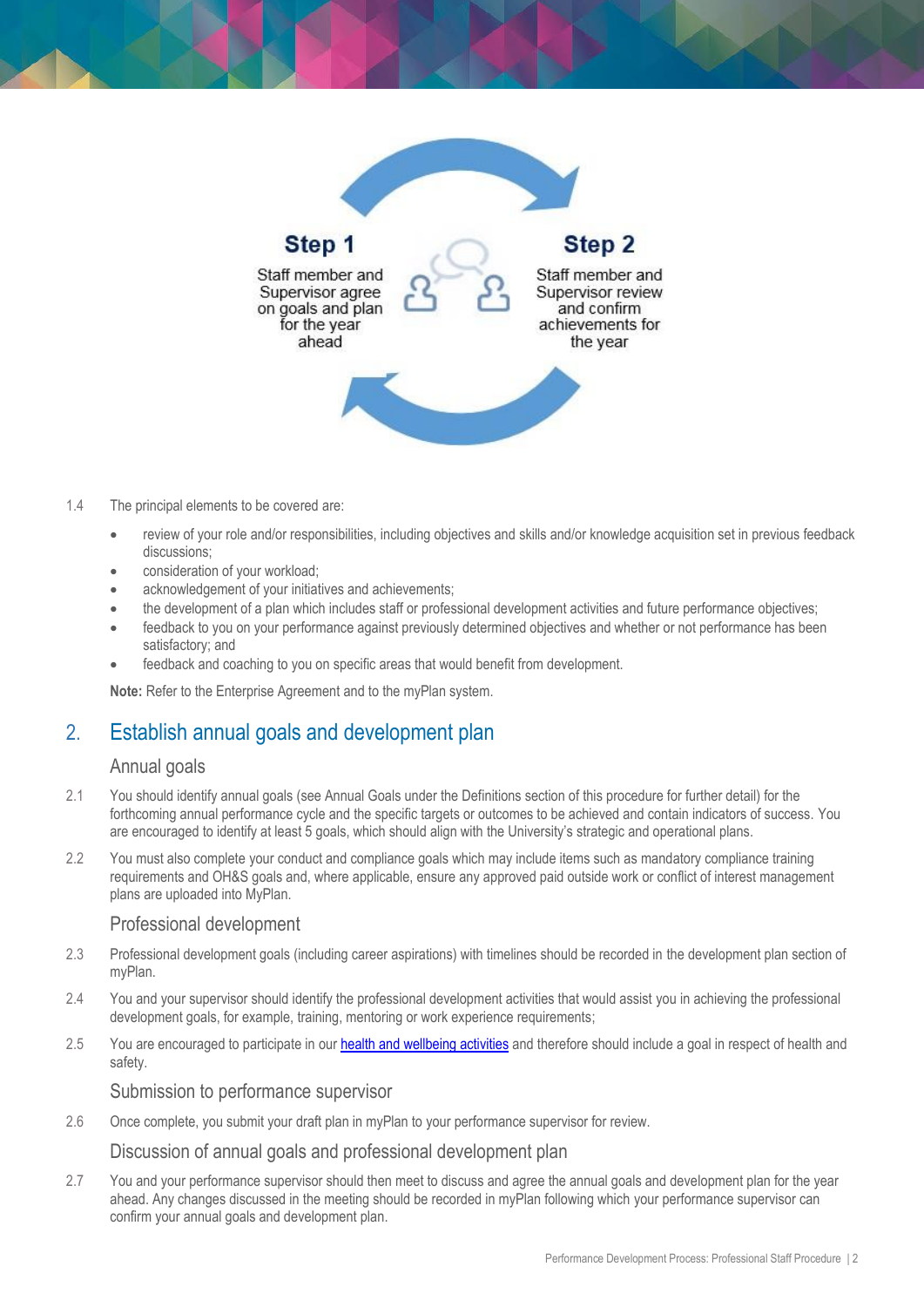## 3. Annual review

#### Self-assessment

- 3.1 Towards the end of the annual performance cycle, you should:
	- initiate a self-assessment of your own achievements and progress against each of the annual goals and the development plan in myPlan; and
	- incorporate feedback received throughout the year including feedback recorded within myPlan.
- 3.2 You are encouraged to refer to performance related documentation such as emails/letters of acknowledgement, completion of training certificates or notes. These can be uploaded as an attachment in myPlan.

#### Submission to performance supervisor

3.3 Once the self-assessment is complete, you submit your draft review in myPlan to your performance supervisor.

#### You and performance supervisor meet

- 3.4 You and your performance supervisor should then meet to discuss your performance over the past year. As a part of the conversation, the following should be discussed:
	- achievement of annual work goals and development plans;
	- progress toward longer term career aspirations;
	- achievements and progress in relation to the division/faculty-specific performance standards applicable to you;
	- progress against any agreed improvement goals that are linked to managing unsatisfactory performance actions (where relevant, refer to unsatisfactory performance below);
	- annual compliance matters such as the completion of mandatory compliance training, the review of approved paid outside work or conflict of interest management plans, and OH&S commitments/goals; and
	- where applicable, if your performance was unsatisfactory, inclusion in myPlan of the matters identified.

#### Other feedback

3.5 Where you have more than one supervisor or are seeking supervisory skills feedback, your nominated primary supervisor is responsible for consulting with the other supervisor(s) to seek input and feedback on your performance and incorporate this feedback where appropriate.

#### Confirmation of the end of the planning review and cycle

3.6 Your performance supervisor confirms the annual review in myPlan.

## 4. Support information

#### Regular feedback

- 4.1 Regular feedback helps provide a clear expectation of performance. The reinforcement of good performance can increase a staff member's confidence. Becoming aware of those areas that need improvement helps a staff member improve performance more quickly and to ensure performance aligns with University objectives. Effective feedback also contributes to overall development and potential advancement.
- 4.2 You and your performance supervisor are encouraged to record regular feedback in myPlan.

#### Training of performance supervisors

- 4.3 Performance supervisors must ensure that they are adequately trained in the process of giving and receiving feedback. Supervisor workshops and training sessions are available for supervisors who may be new to a supervisory role, would like refresher training or who have been directed to attend such training.
- 4.4 If you are a performance supervisor who has previously completed training on the process and methods of giving and receiving feedback, you may apply for [recognition of prior learning.](https://www.intranet.monash/talent-leadership-development/excel-in-your-role/recognition-and-prior-learning)
- 4.5 Training can be booked online at [myDevelopment.](https://monash.csod.com/samldefault.aspx) You should contact your [HR Business Partner](http://www.adm.monash.edu.au/human-resources/contact) if you are unsure of whether or not you should undertake performance supervisor training.
- 4.6 In addition, supervisors with responsibility for five or more staff may access a formal 360 feedback tool to seek feedback on their leadership strengths and development needs. Monash HR recommends psychometrically valid and reliable 360 feedback tools as stand-alone approaches. Alternatively, supervisors may participate in 360 feedback as part of our leadership development programs. Refer to the [Leadership Development web page](https://www.intranet.monash/talent-leadership-development) and the [Staff Development web page.](https://www.intranet.monash/talent-leadership-development)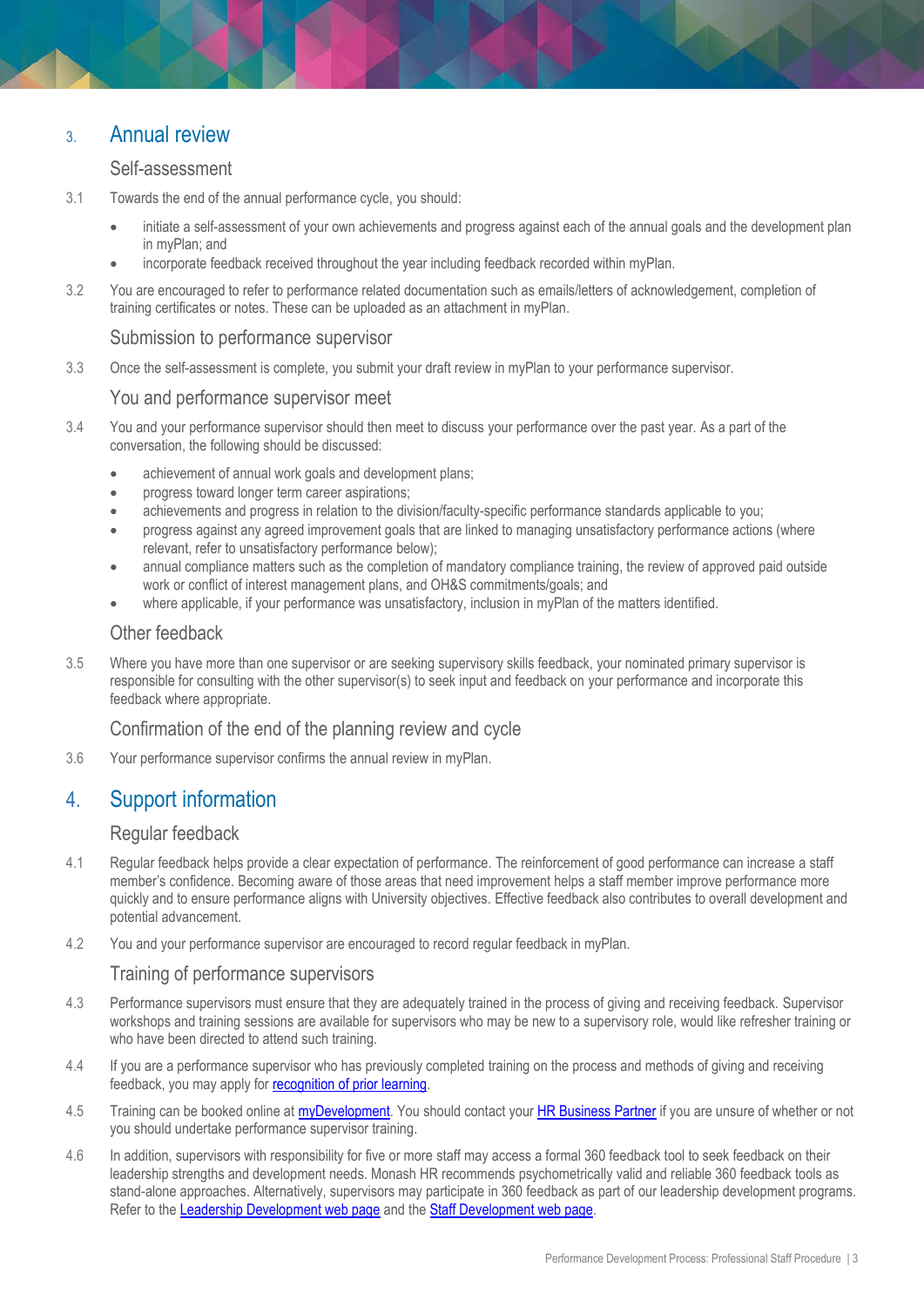### Alignment of University, school/division and individual goals

4.7 The Executive Director/Head of Unit will convey expectations to performance supervisors and clarify goals and objectives for the division or work unit for the coming year in the context of the division/faculty plan and other University plans. As part of the meeting they will discuss achievements and challenges of the past year.

#### Unsatisfactory performance

- 4.8 Where your performance is determined to be unsatisfactory, your supervisor will counsel you and record in myPlan, in a written report:
	- the matters or factors not satisfactorily met;
	- the improvements required to achieve the goals and objectives (or satisfactory progress towards them); and
	- the proposed timelines for meeting the requirements for improvement.
- 4.9 Your supervisor should consider any enabling or mitigating circumstances and you and your supervisor should consider potentially appropriate development or support to assist in improving performance.
- 4.10 This procedure does not preclude identification of unsatisfactory performance/conduct and undertaking of counselling outside the annual review process.
- 4.11 Performance supervisors should refer to the [Disciplinary Matters procedure](https://publicpolicydms.monash.edu/Monash/documents/1935674) and the Enterprise Agreement for further guidance.

## 5. Breach of procedure

5.1 We treat any breach of our policies or procedures seriously. We encourage reporting of concerns about non-compliance and manage compliance in accordance with the applicable Enterprise Agreement or contract terms.

## **DEFINITIONS**

| Achievement(s) relevant to<br>opportunity   | An evaluative framework in which the overall quality and impact of achievements is given more weight<br>than the quantity, rate or breadth of particular achievements. Assessing achievements relative to<br>opportunity involves giving consideration to circumstances, arrangements, career histories and overall<br>time available to staff. This, in turn, allows appropriate evaluation of achievements in relation to:<br>the quantum or rate of productivity,<br>$\bullet$<br>the opportunity to participate in certain types of activities, and<br>$\bullet$<br>the consistency of activities or output over the period of consideration.<br>Achievement relative to opportunity is a positive acknowledgement of what staff can and have achieved<br>given the opportunities available and is not about providing "special consideration" or expecting lesser<br>standards of performance. |
|---------------------------------------------|-----------------------------------------------------------------------------------------------------------------------------------------------------------------------------------------------------------------------------------------------------------------------------------------------------------------------------------------------------------------------------------------------------------------------------------------------------------------------------------------------------------------------------------------------------------------------------------------------------------------------------------------------------------------------------------------------------------------------------------------------------------------------------------------------------------------------------------------------------------------------------------------------------|
| Annual goals                                | Activities and outcomes that a staff member is expected to achieve which are aligned to their Key<br>Result Areas and responsibilities (as outlined in the Position Description or as agreed with your<br>performance supervisor). Annual goals should be concise, measurable and achievable. They should<br>also be agreed between the staff member and the performance supervisor and should be relevant to<br>operational plans and goals of the work unit and/or University. As a guide, professional staff should<br>have a minimum of five annual goals in their performance development plan each year.                                                                                                                                                                                                                                                                                      |
| Annual performance<br>development cycle     | The performance development cycle for professional staff which aligns with the University's planning<br>framework and runs from January through to December each year.                                                                                                                                                                                                                                                                                                                                                                                                                                                                                                                                                                                                                                                                                                                              |
| Career aspirations and<br>development goals | Specific professional development aspirations identified by the staff member (and confirmed by the<br>performance supervisor) as appropriate for the staff member's professional growth and career<br>development through targeted learning and development opportunities.                                                                                                                                                                                                                                                                                                                                                                                                                                                                                                                                                                                                                          |
| <b>Conflict of commitment</b>               | Occurs when one interest of a staff member, which may, or may not be a private interest or non-<br>University interest may harm or interfere with the productivity or involvement of that staff member in<br>aspects of their University responsibilities. It may concern the staff member's distribution of efforts<br>between employment obligations to the University and to outside activities. Conflicts of commitment can<br>occur in research where the staff member's non-University activities harm or interfere with the staff<br>member's research obligations.                                                                                                                                                                                                                                                                                                                          |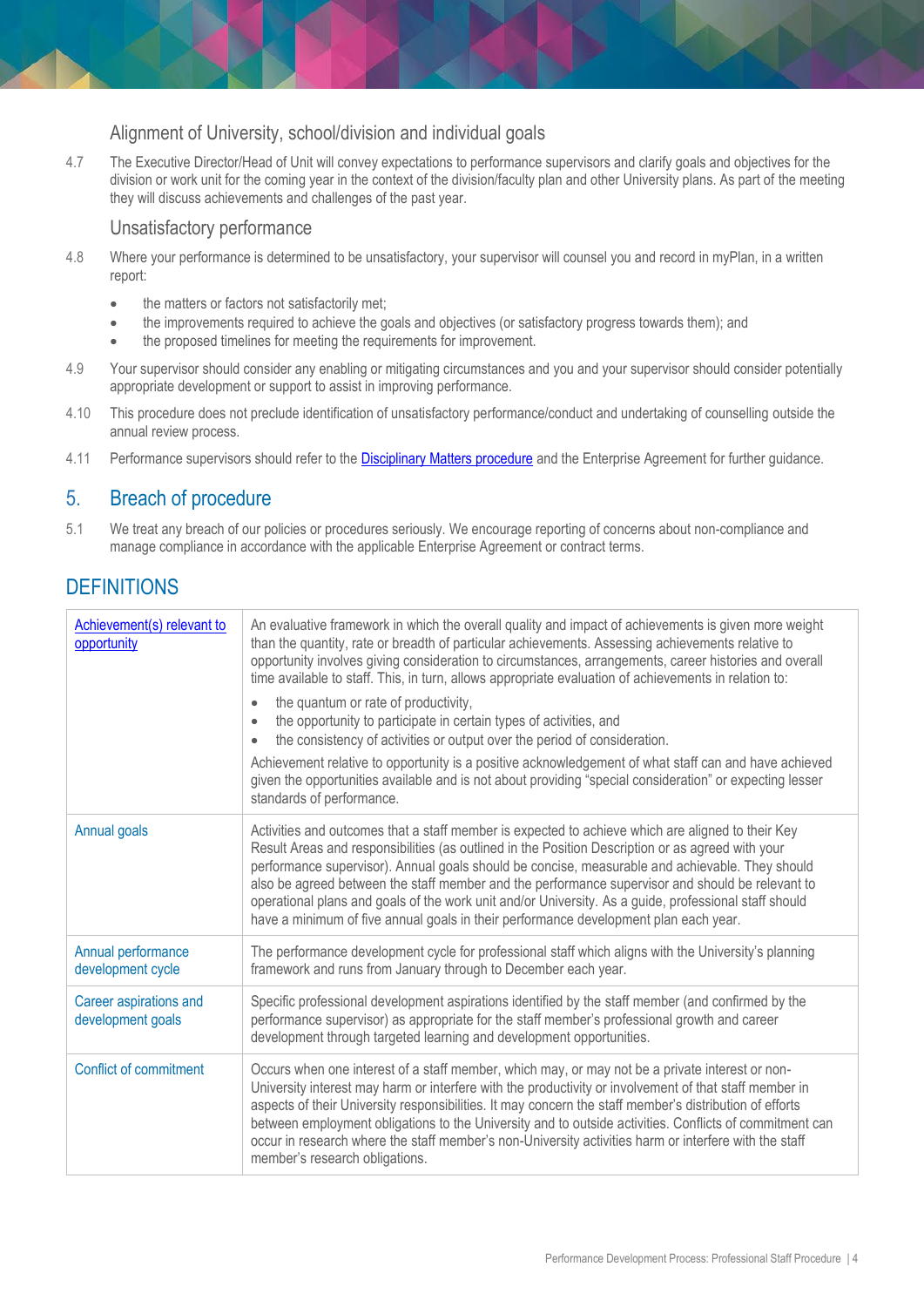| Refers to a situation where a conflict arises for an individual between two competing interests, which are<br>often, but not exclusively, interests of public duty versus private interests. Conflicts of interest may be<br>reasonably perceived, potential or actual. Conflicts of interest can involve financial or non-financial<br>interests of the staff member and the interests of a business partner or associate, family member, friend<br>or person in, or has had a close personal relationship with the staff member. For further information<br>refer to the Conflict of Interest Procedure and Examples of Conflicts of Interest and Guidelines for<br>Action for further information. |
|-------------------------------------------------------------------------------------------------------------------------------------------------------------------------------------------------------------------------------------------------------------------------------------------------------------------------------------------------------------------------------------------------------------------------------------------------------------------------------------------------------------------------------------------------------------------------------------------------------------------------------------------------------------------------------------------------------|
| The Dean of the faculty or Executive Director of a division or their nominee in any case where the Dean<br>or Director has formally nominated a person to act as their nominee for the purpose.                                                                                                                                                                                                                                                                                                                                                                                                                                                                                                       |
| The Enterprise Agreement means the Monash University Enterprise Agreement (Academic &<br>Professional Staff) 2019. Clauses relating to this procedure include:<br><b>Clause 58 - General Matters</b><br>$\bullet$<br><b>Clause 59 - Unsatisfactory Performance</b><br>$\bullet$<br><b>Clause 60 - Misconduct And Serious Misconduct</b><br>$\bullet$<br>Clause 63 - Employment Related Grievance Resolution Procedure<br>$\bullet$<br><b>Clause 71 - Performance Development</b><br>$\bullet$                                                                                                                                                                                                         |
| The primary means for recognising good performance and for redirecting performance that requires<br>improvement. Feedback is an ongoing activity that is usually information based, regular, immediate,<br>informal or formal and verbal. It is used to identify issues needing to be addressed and build trust and<br>relationships in the workplace.                                                                                                                                                                                                                                                                                                                                                |
| The head of unit/school/division/centre or director or equivalent or, where applicable, a person acting as<br>their nominee.                                                                                                                                                                                                                                                                                                                                                                                                                                                                                                                                                                          |
| A key member of the Monash HR Business Partnering community and provides strategic advice,<br>guidance and solutions that underpin key client goals, HR strategy and organisational vision to a<br>particular client group.                                                                                                                                                                                                                                                                                                                                                                                                                                                                           |
| A detailed summary of performance outputs that demonstrate the achievement of or progress towards<br>agreed goals in any given year.                                                                                                                                                                                                                                                                                                                                                                                                                                                                                                                                                                  |
| The online performance planning tool that supports professional staff and supervisors to manage the<br>performance development cycle.                                                                                                                                                                                                                                                                                                                                                                                                                                                                                                                                                                 |
| Remunerated work or professional development activity that staff undertake for an external party which<br>is outside their normal university duties. For more information refer to the <b>Paid outside work procedure</b> .                                                                                                                                                                                                                                                                                                                                                                                                                                                                           |
| A plan that is prepared in myPlan by the staff member and confirmed in a meeting with the performance<br>supervisor at the commencement of the annual performance development cycle. It records the annual<br>goals and career aspirations and development goals for the staff member's year ahead and the specific<br>targets and progress towards achieving those goals. The performance plan forms a basis for<br>performance conversations at any stage of the annual performance development cycle including the<br>annual review meeting and regular performance discussions.                                                                                                                   |
| The person who is responsible for managing the performance of a staff member. This will be the<br>immediate line manager, unless the University nominates an alternative supervisor. Where a staff<br>member has two or more supervisors, one should be nominated as the performance supervisor.                                                                                                                                                                                                                                                                                                                                                                                                      |
| May include family responsibilities (for example child rearing, elder-care, illness of a partner or<br>dependant), a temporary or permanent disability, relevant cultural expectations or circumstances,<br>periods of part-time working and/or absences due to ill-health or injury.                                                                                                                                                                                                                                                                                                                                                                                                                 |
| Occurs when the head of unit meets with the supervisors to convey expectations and to clarify goals<br>and objectives for the faculty/division/school/ administrative unit for the coming year in the context of the<br>faculty/divisional plan and other university plans. As part of the meeting they will reflect upon<br>achievements and challenges of the past year against previously agreed goals.                                                                                                                                                                                                                                                                                            |
|                                                                                                                                                                                                                                                                                                                                                                                                                                                                                                                                                                                                                                                                                                       |